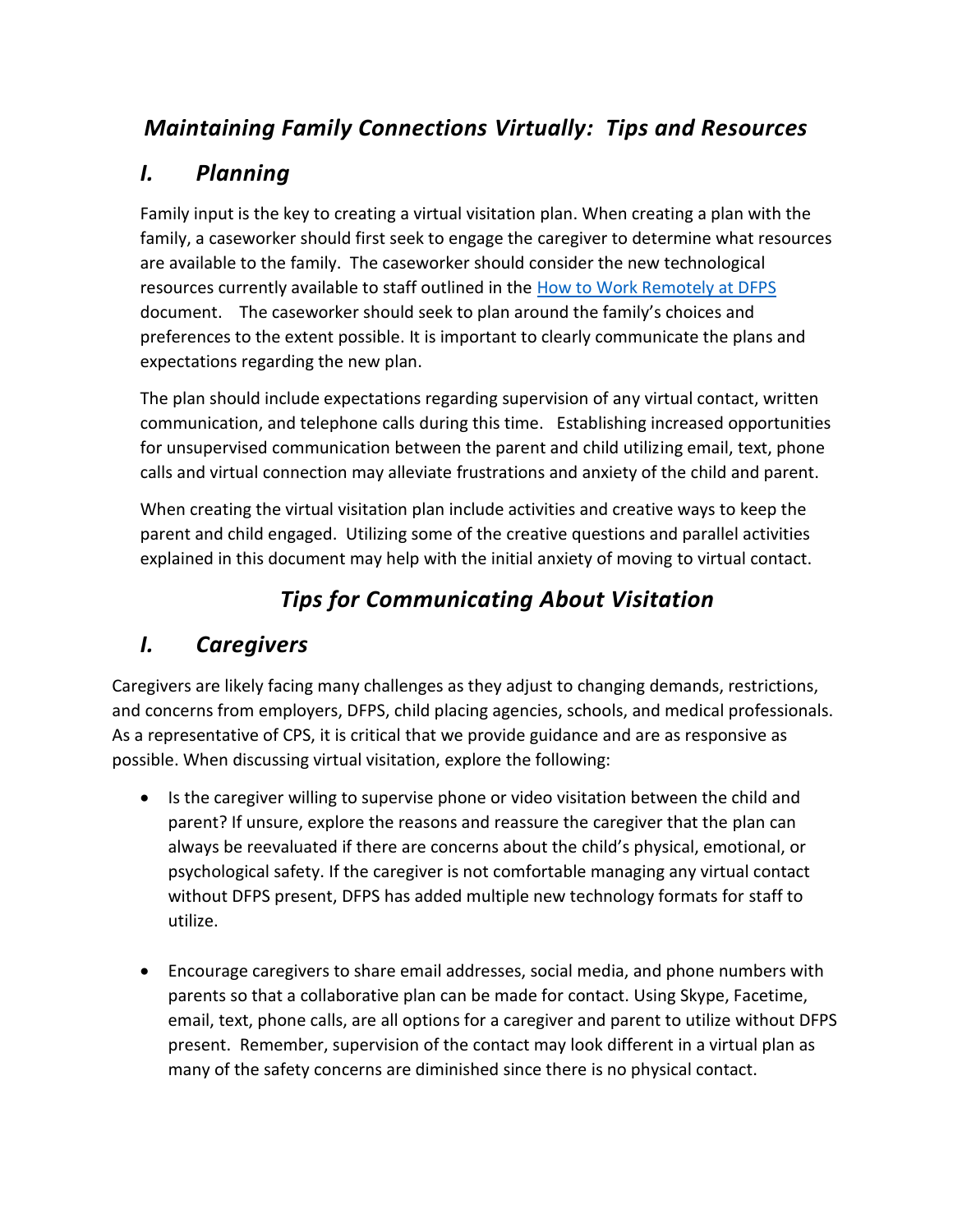- Encourage caregivers to join with us in being creative children need to know that their parents and siblings are ok and if they cannot see them face to face, we must come up with ways for them to communicate.
- Encourage caregivers to be empathic in their response to parents; parents are likely extremely worried about their children and missing them deeply.
- Encourage caregivers to speak with the child about changes in the visitation and contact plan in a developmentally appropriate way. Encourage them to reassure the child that the parents/siblings are thinking about them and want to see them as soon as it is safe.
- If caregivers have concerns about providing their contact information to parents, explore the reasons for their worries, and encourage them to be creative.
	- $\circ$  Caregivers can create an email address specifically for communicating with the parents, and carbon copy the caseworker on the communication.
	- o Caregivers can create a google voice number for phone communication with parents, to keep their phone numbers private.
	- $\circ$  Physical mail from parents to children can go through the caseworker first. Caregivers can send mail without including their address.

### *Specific considerations when working with a General Residential Operations (GRO) or facility*

Due to the number of children residing in a GRO, communication with the facility is critical. DFPS should consider the many competing visits that could be occurring at the facility and its impact on the facilities staff and technological resources.

In cases where the parent child visit can occur through virtual and other technology, the caseworker should contact the person at the GRO with whom you normally schedule your parent child visits to discuss a temporary virtual visitation plan. Due to the nature of virtual communication in lieu of face to face visits, consideration should be given to the scheduling and frequency should be modified. Children could benefit from more frequent communication with their parent during this time due to missing the face to face connection.

### *II. Parents*

In addition to the stress of being involved in a child welfare case, parents are experiencing stress related to the COVID-19 crisis and not being able to have contact with their children. They may be worried, sad, distressed, angry, and fearful. As a representative of CPS, it is critical that we provide thoughtful and engaged guidance and are as responsive as possible.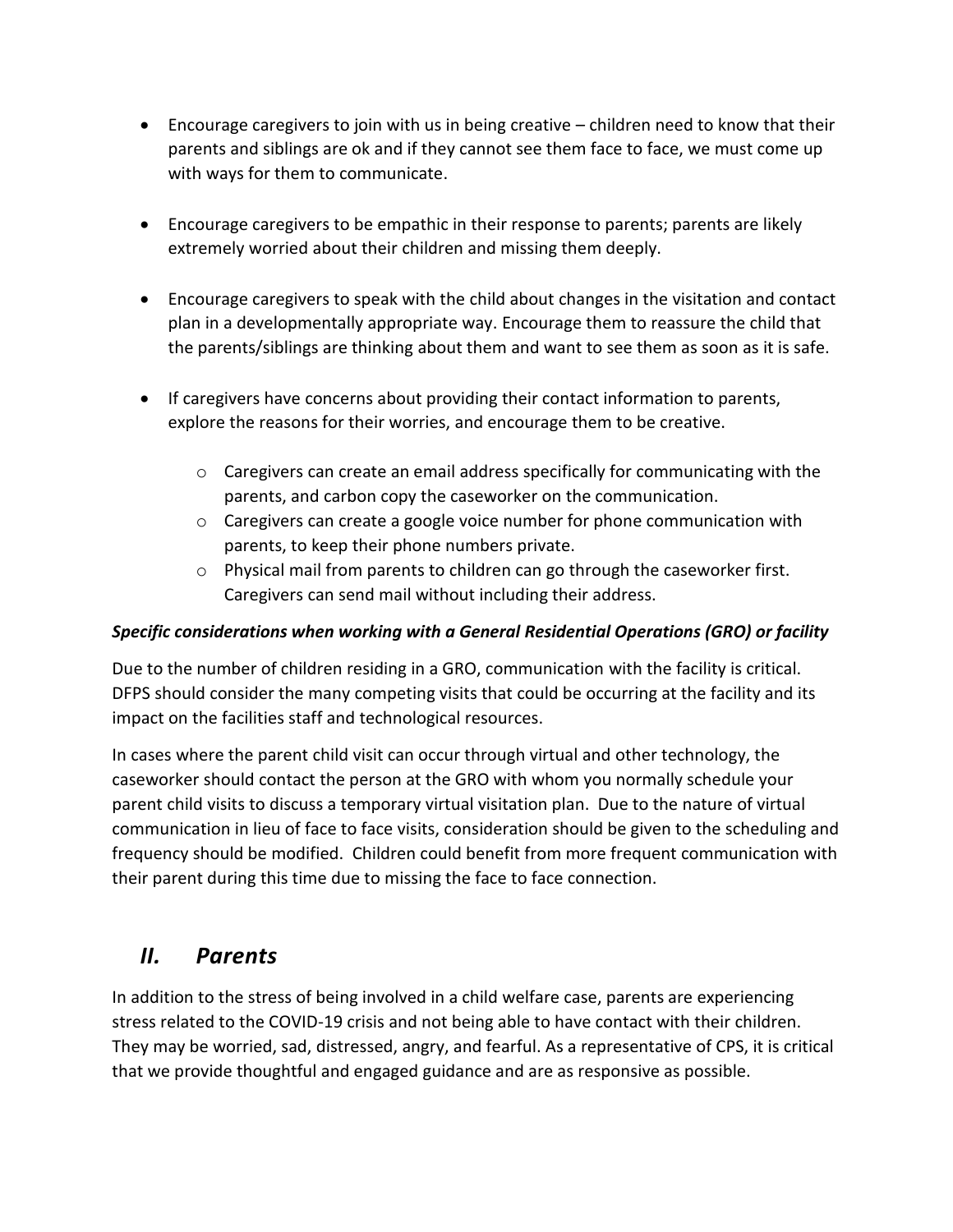- Be clear and direct about what is and is not within your control as a caseworker.
- Be empathic and lead with compassion. Consider how you would feel if in the same position.
- $\bullet$  Identify expectations for the parent(s) during contact. Examples of behaviors that are expected of the parents for successful contact are:
	- o Specifying verbal boundaries
	- o Exchanging of information
	- $\circ$  Confirming that they will be available for contact, or notifying the caregiver or caseworker of a need to reschedule or miss a scheduled communication
	- $\circ$  Refraining from including other persons in the communication without advance agency approval
- Respond to questions and needs as quickly as possible, even if just to let them know you have received their message and will get back with them quickly.
- Provide reassurance that CPS is still monitoring and ensuring safety for children.
- Encourage parents to work with caregivers; even if there have been issues in the past, children benefit when adults work together.

### *III. Activities*

Virtual visitation could lead to exciting opportunities to reinforce connections between children and parents. The activities listed below are suggestions for the caregiver and parent to participate in. With the use of technology, there are a variety of ways that staff can help caregivers, children and parents share their daily lives with one another which can diminish unnecessary fears on behalf of the child and parent during this time.

- **Story telling prompts:** [www.kitchencounterchronicle.com/storytelling-prompts-for-kids](https://www.kitchencounterchronicle.com/storytelling-prompts-for-kids) Storytelling is a wonderful activity for children. Whether it is retelling something that they experienced or imagining an entirely new story. Telling stories is how generations of people have carried their heritage over centuries. This link provides a collection of simple storytelling prompts for children that parents can use with their children to share or create their own stories. Can be used with sibling groups.
- **Print monthly calendars** for children and parents to each have a copy of at home. Children and parents can keep track of activities, plan, and talk about their experiences. Through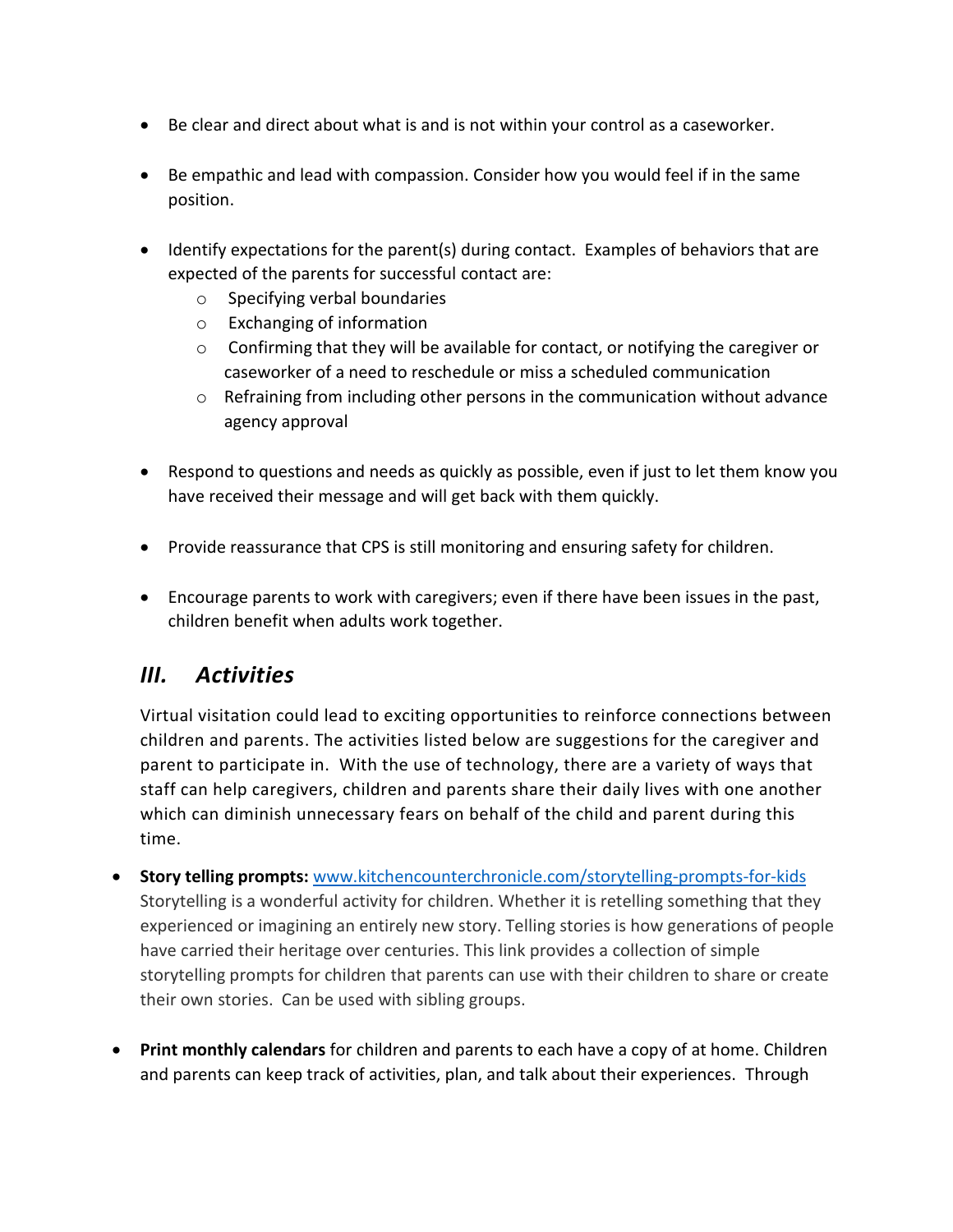this, parents and children will have specific activities that they ask about and or ask/offer to see photos of.

 **Share photos** of the child and parent with each other via email. Print photos and let the children choose where and how to display them. Help the child pick out photos of themselves to send to parents electronically or provide to the caseworker to print and send to the parent.

### **Check-in activities between the child, siblings and parent:**

- $\circ$  High Low Silly Slow: take turns sharing the best moment of the day, the most difficult moment of the day, something funny that happened, and something that made you slow down and think.
- o Share new things you learned.
- **Creative Questions (interactive, encourages bonding):**

Provide these to parents and children as an activity for them to ask each other during phone calls or video visits. These can be used for sibling visits as well. Communicating only through technology may be difficult for parents and children so use this time to create new opportunities for the children to explore information about their siblings, parents and family. Questions can be modified to explore a variety of relationships.

### **45 Funny & Silly Questions**

- 1. What is something I always say to you?
- 2. How old am I (adult)?
- 3. What do I do for a job?
- 4. What do you enjoy doing with me?
- 5. If our pet could talk, what would it say?
- 6. How does Mommy/Daddy laugh?
- 7. What's your favorite food?
- 8. What your favorite Restaurant?
- 9. What is your favorite Nursery Rhyme?
- 10. What is your favorite Color?
- 11. What did you eat for lunch yesterday?
- 12. Where do you want to go?
- 13. Which is the best animal?
- 14. What does a (duck, cow, chicken say?
- 15. What does Mommy do?
- 16. What does Daddy do?
- 17. What makes me (adult) sad?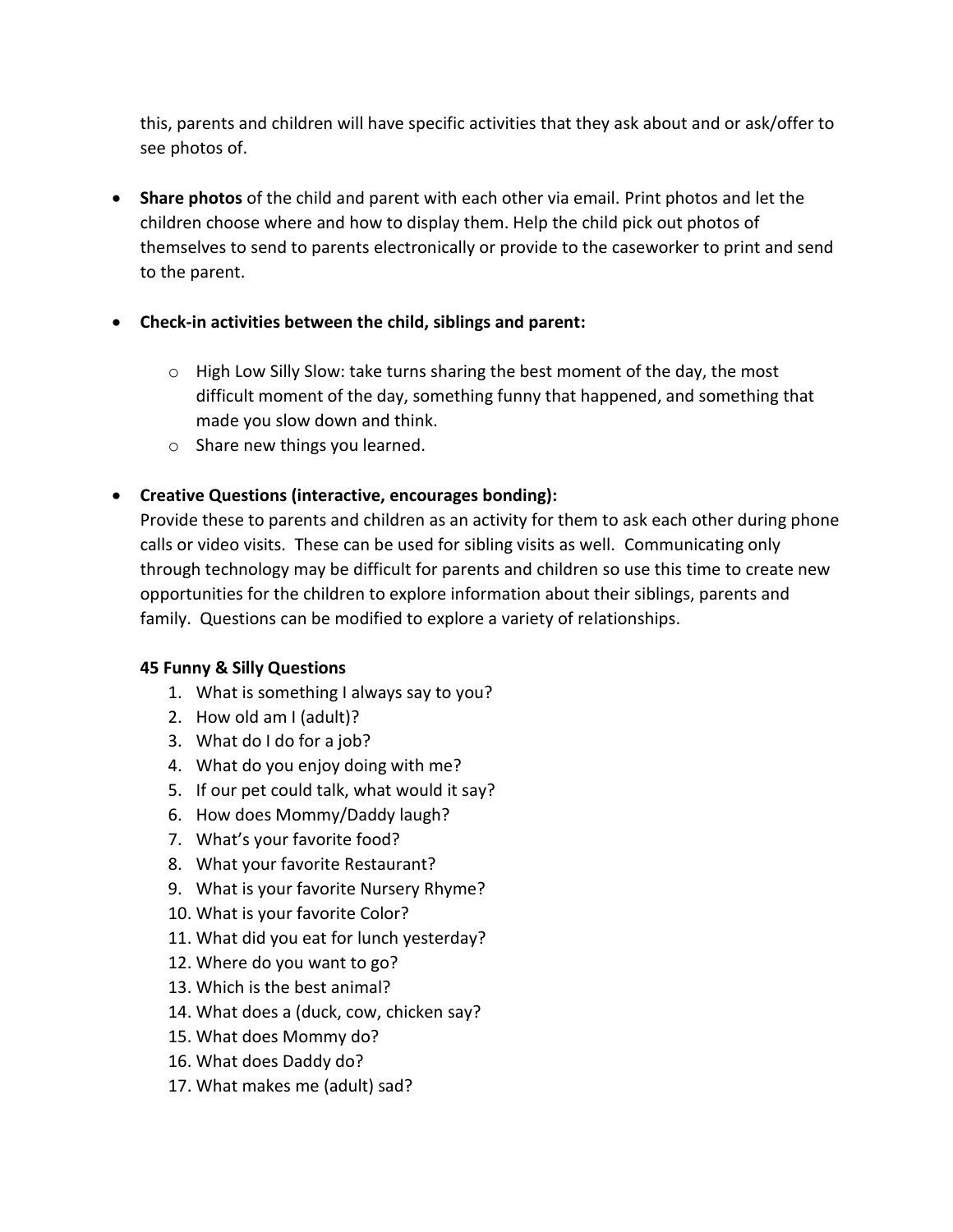- 18. What makes me (adult) happy?
- 19. What did you do today?
- 20. How old are you?
- 21. How old is Mom?
- 22. How old is Dad?
- 23. How old is Sister/Brother?
- 24. What do you want to get your brother/sister? (See them pick out something they would like to get for their sibling, so they could get it from them later)
- 25. Tell me something that is gross?
- 26. What's your dad's first name?
- 27. What's Mom's first name?
- 28. How strong is your Dad?
- 29. What is Dad's favorite food?
- 30. What is Mom's favorite food?
- 31. What time does your Mom wake up in the morning?
- 32. How tall is your Mom?
- 33. How much time does it take me to make dinner?
- 34. What's the funniest word you know?
- 35. What's your favorite song?
- 36. Who's your friend?
- 37. If you built a house when you grow up what would it look like?
- 38. How many kids do you want when you get older?
- 39. What is your favorite animal?
- 40. How is the weather today?
- 41. Do you like Grocery Shopping? (Why/Why Not)
- 42. How are you doing today?
- 43. What do you like to do the most?
- 44. How old is Grandma/Grandpa?
- 45. What car are you going to drive when you grow older?

### **Parallel Activities (interactive, sensory-rich):**

These are activities that the parent and child can do in their respective homes while on a call or independently, and then discuss the activity or share photos of the activity during their contact. This is most appropriate for ages 3 and up, or when children are talking.

- $\circ$  Reading the same pages of a book, newspaper, or magazine: this can be done during the contact or separately and then discussed during their communication time
- o Trying a recipe together and then sharing photos of how it turned out